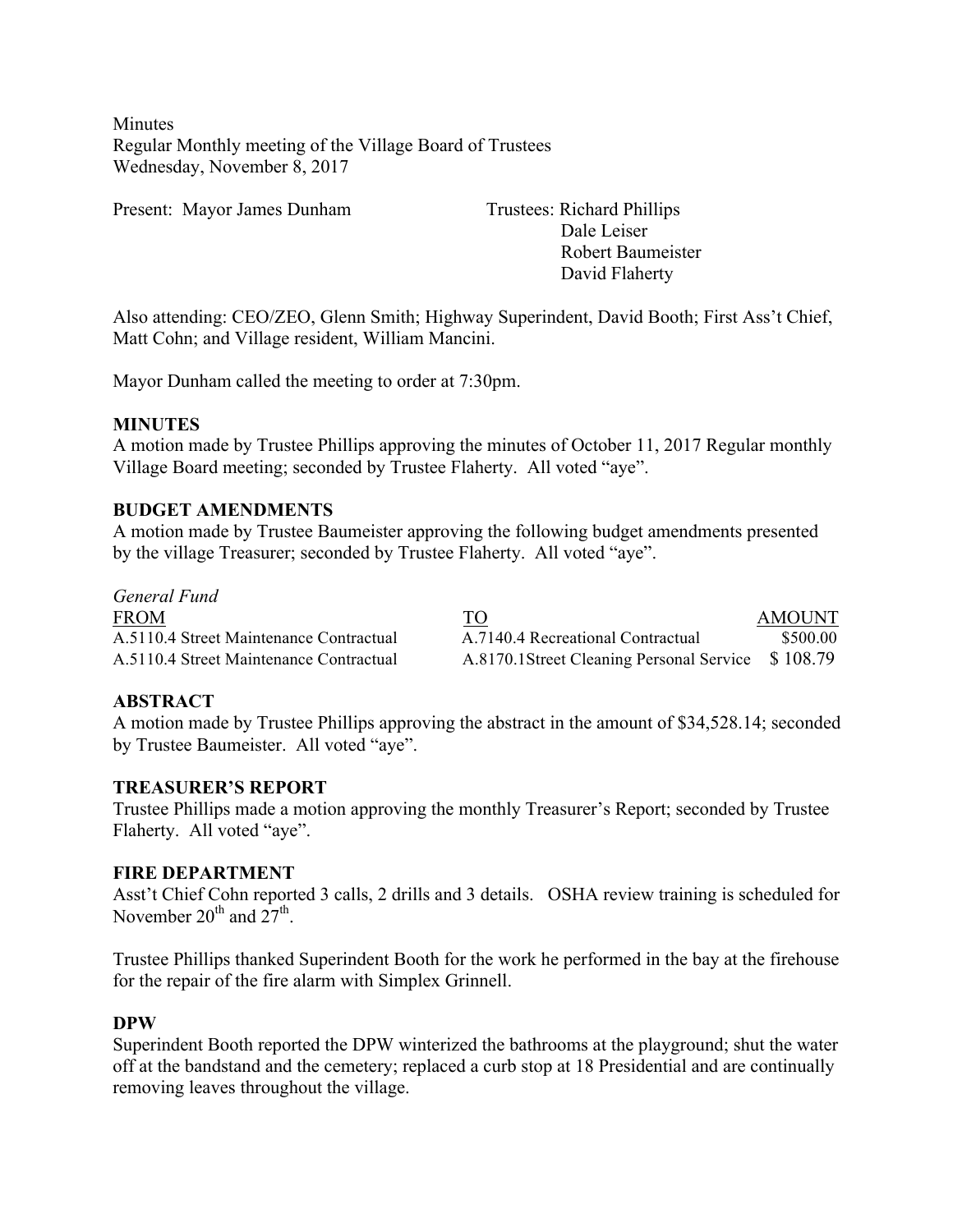Water Department-Trustee Leiser requested a quote from CJ Smith Roofing for the replacement of the roof on the pumphouse.

New Truck- The wing for the 2016 Tierra Star truck has arrived. Arrangements will be made to have the wing installed on the truck.

Assistance with leaf pick up-Mayor Dunham, Trustee Leiser and Super indent Booth interviewed three applicants for the part time position. The three applicants declined the job for various reasons. At this time the village board decided if need be former Superindent Jack Taylor may be called in to drive during leaf season. The village will continue to pursue help for the winter snow removal.

Trustee Baumeister request the DPW inspect the Christmas lights to confirm they are working properly. Fairpoint Communications and Tom Butcher are scheduled to install the Christmas lights in the village square on Friday, December 1, 2017 at 8:30 am. The DPW was requested to clean out under the stage in Van Buren Hall.

## **CODE ENFORCEMENT OFFICER**

The CEO/ZEO's monthly report was received with 12 permits issued and \$768.50 of fees collected.

14 Sunset Ave- Glenn will issue violations if something is not done with the roof and chimney. 12 Sunset Ave- Glenn stated the owner, Mr. Better is complaint with the code and his building permits are current. He has no jurisdiction over the color he chose to paint the house.

## **TREES**

Village Property- Mayor Dunham would like to receive quotes to have several village trees removed or trimmed. He is finding companies are working on residential properties not commercial due to insurance. Trustee Baumeister noted there is someone new in Chatham. Mayor Dunham may call.

Private property-Glenn spoke with Barry Herbold concerning 4 trees on his Rothermel Lane property. Mr. Herbold has contacted someone to remove the trees. Glenn will follow up with him if they are not removed by December 1, 2017.

# **TRAFFIC CALMING STUDY**

With the village's request the State Police and Sheriff's office have been patrolling Albany Ave., Hudson St and Gaffney Lane more frequently. WSP has placed the ATR's on Eichybush Road and Gaffeny Lane. The village's new speed sign will be placed on Hudson Street on the last day the ATR is scheduled for Hudson Street. They would like to compare the readings received from the ATR and the speed sign.

## **CLIMATE SMART COMMUNITIES TASK FORCE**

William Mancini reported their regular monthly meeting was cancelled they will meet next week. The subcommittee has been working on the Green Fair for April 2018.

## **WILLIAM STREET RT. 9 TO MAIDEN LANE**

Hudson Valley Engineering is requesting an amendment to their contract. They underestimated the survey work needed. The contract allowed for \$2,500 for the property line survey work. An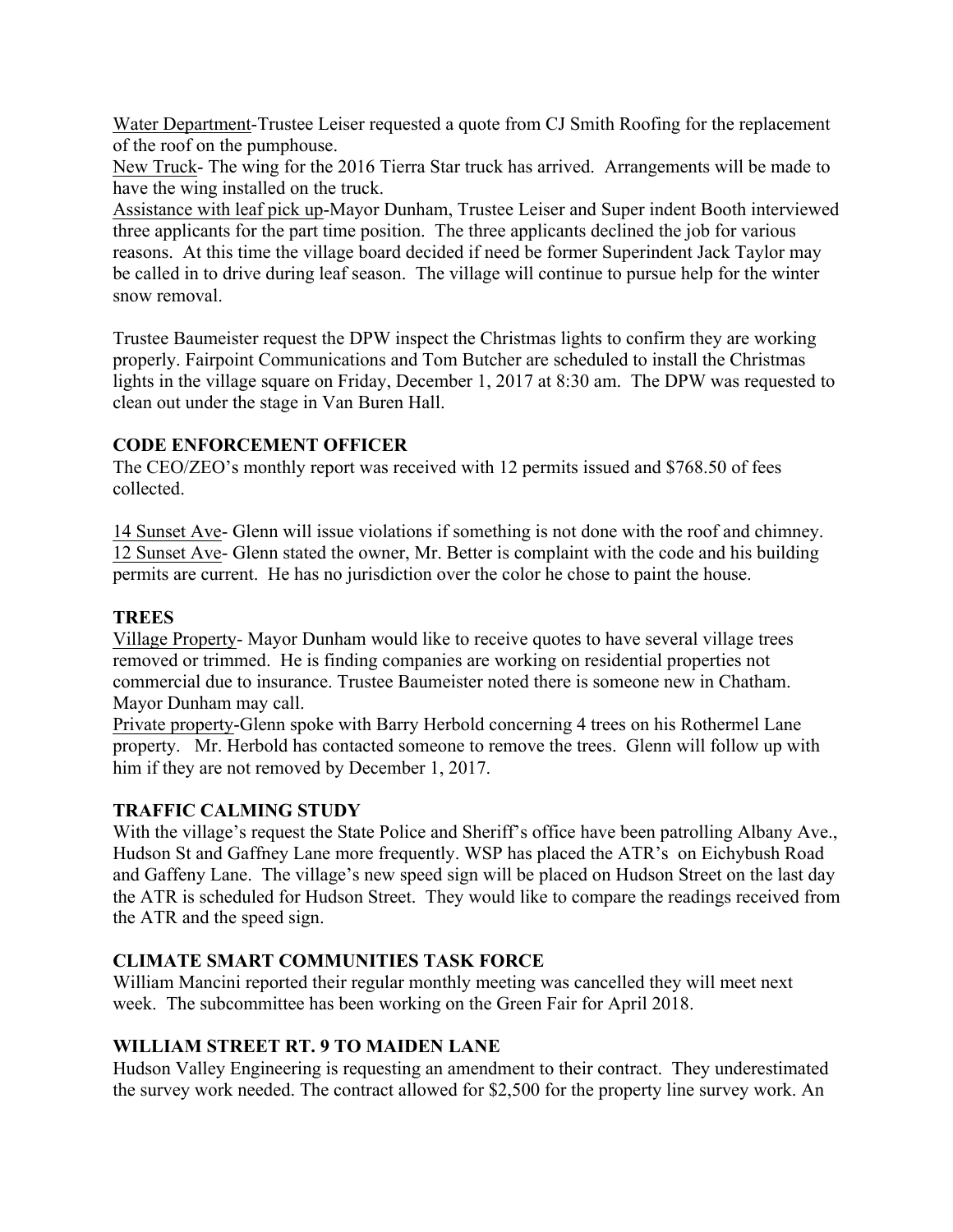increase in the amount of \$10,150 is requested to cover the survey work by their sub consultant Van Alstyne Land Surveying. A motion made by Trustee Flaherty to approve the amendment of \$10,150; seconded by Trustee Leiser. All voted "aye".

Mayor Dunham feels Hudson Valley Engineering's schedule is optimistic. He stated there are new requirements for handicapped accessibility that require a 4 ft wide sidewalk. There will need to be narrow takings around the light poles. Trustee Baumeister inquired how wide the road was if it was a three rod road. Mayor Dunham stated no it is a narrow road that is considered a "user road".

Dry Sewer Line- When Clark engineering completed a sewer study of the village they broke the village out in 5 sections. The B-1 area was the first section they felt was in the most need of a sewer for economic development. They felt Hudson St., William Street and Jarvis Lane was the next area in need of a sewer due to private septic and the effect of the nitrate levels on the village wells. Mayor Dunham noted the nitrate levels in the wells have been as low as 1.5 parts per million and can go up to 10 parts per million to be in acceptable range. Mayor Dunham questions if the village should pay the approximate \$200,000 for a dry line if not needed. He stated in the past the village's nitrate levels were higher but in acceptable range. The report received from Steve Winkly from New York Rural Water stated nitrate levels were high from the fertilizer used in farming not from private septic systems.

Mayor Dunham set an informational meeting to discuss the William Street Project and Hall Construction snow clearing sidewalk contract on Wednesday, November  $15<sup>th</sup>$  at 7:00 pm.

## **ZONING BOARD**

The meeting was cancelled no new applications were received.

### **PLANNING BOARD**

The meeting was cancelled no new applications were received.

Mayor Dunham had a request from a Planning Board member to have a training session. He knows they have the sign regulations and POD regulations they are working on but if they could meet for training. Trustee Phillips, liaison to the planning board will discuss with Bruce Charbonneau, PB Chairmen.

## **HISTORIC PRESERVATION COMMISSION**

Mayor Dunham and Glen Smith are scheduled to meet with Julian Adams from NYS Parks, Recreation and Historic Preservation on how things are enforced by the CEO/ZEO this Friday. Mayor Dunham will call Mr. Adams to verify the state is not observing Veterans' Day on Friday.

## **ECONOMIC DEVELOPMENT DIRECTOR**

EDC Director, Renee was unable to attend the meeting. No monthly report was received.

Mayor Dunham met with Renee, Ann Birckmayer and Ruth Piwonka earlier today. They discussed how successful the six History Walks over the summer went and will start planning for next summer.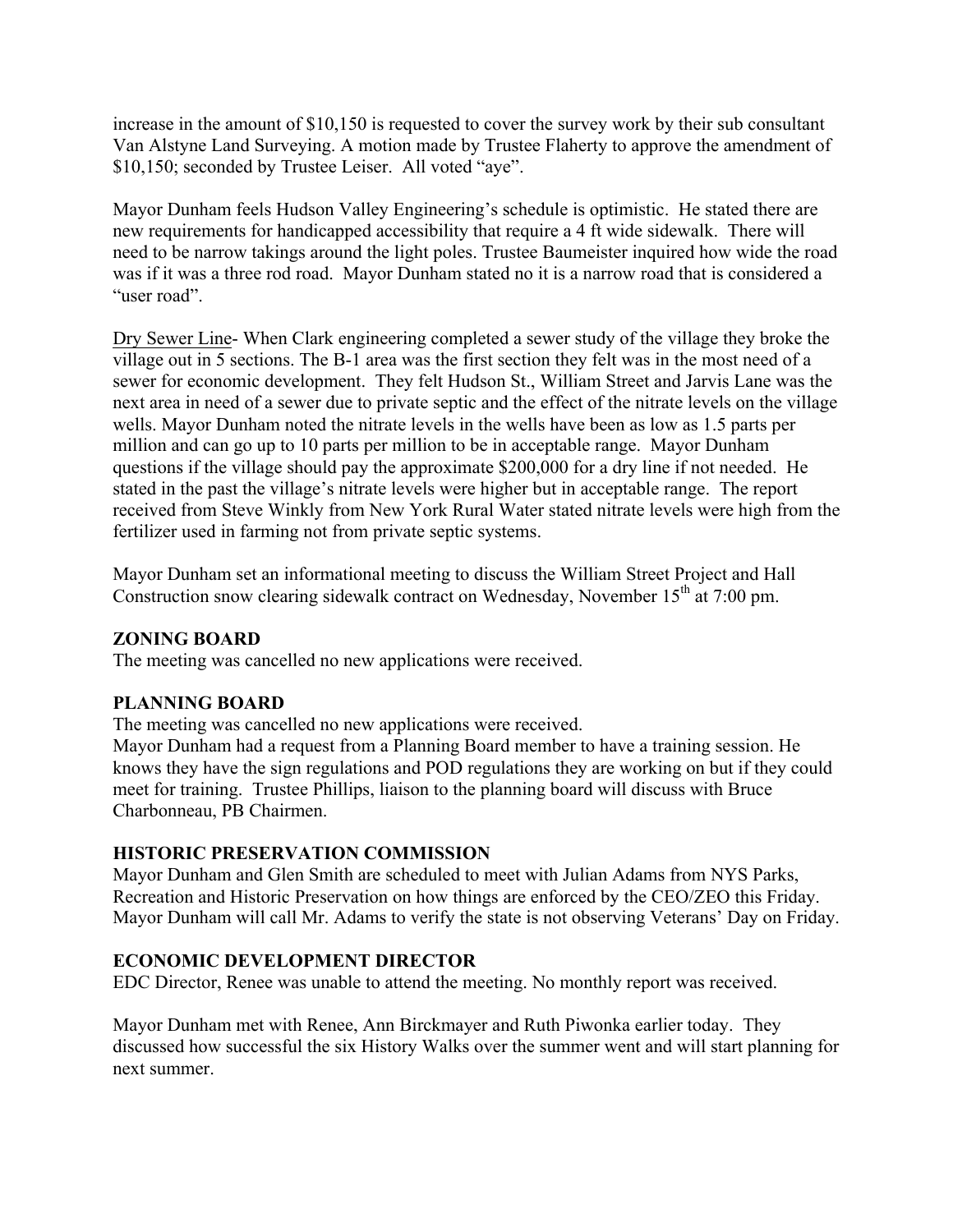Renee has been in contact with the Mayor of Buren in the Netherlands inviting the town of Buren (the ancestral home of the Van Burens) to become a sister city with Kinderhook. Kinderhook Creek-The village received a letter dated October 31, 2017 from Hudson River Valley Greenway notifying the village was not awarded grant funds for the "Kinderhook Creek Recreational Access Improvements Plan" submitted by Barton and Loguidice.

## **PEOPLE OF COLOR CEMETERY**

On November  $13<sup>th</sup>$  &  $14<sup>th</sup>$  the State Museum has offered a free service to scan sonar over the People of Color Cemetery and will provide a report of their findings.

## **PROPOSED SOLAR PANEL LAW**

The public hearing notice was not published in the paper to hold the public hearing this month. A motion made by Trustee Flaherty to reschedule the public hearing for December 13, 2017 at 7:15 pm on Proposed Local Law No. 3 of 2017 Solar Energy Installations; seconded by Trustee Baumeister. All voted "aye".

## **CORRESPONDENCE**

The Ghent Band has requested to perform on Wednesday evenings in the Village Square in place of Friday evenings. They submitted a report listing number of audience, number of band members and what the weather was like on Wednesday evening when they performed in Ghent. The village board agreed to have the Ghent Band perform on Wednesday evenings in the village.

## **VILLAGE HALL**

Van Buren Hall-Trustee Flaherty received a quote from Scheriff Electric on the electrical work requested for Van Buren Hall. He will request a second quote from an electrical contractor to be compliant with the village's procurement policy.

1<sup>st</sup> floor- The lights/ballards above the judge's bench have not been working. Trustee Flaherty requested Scheriff electric to install two LED lights to be installed above the judge's bench. A brief discussion if the court may apply for a court grant to replace the lights in the court room with LED lighting. Trustee Flaherty will contact David Booth for replacement of ceiling tiles. Other Projects-2<sup>nd</sup> fl-Trustee Flaherty is waiting for a call back from Scheriff Electric on adding additional lighting in Van Buren Hall and adding three outlets on either side of the hall. He would also like to call a carpenter to change the two doors under the stage to four doors for better access.

Capacity limits-Trustee Flaherty will email Marylyn Kaplan for an update on the capacity limits for Van Buren Hall.

# **UNPAID WATER, SEWER & TAX BILLS**

The village office will be sending late letters to all unpaid water and sewer accounts. The total unpaid water is \$8,546.68 and total unpaid sewer \$1,209.90.

# **WASTE WATER COLLECTION PROJECT**

Anti-Siphon Valve-Mayor Dunham spoke with Trent Emmons yesterday. Mr. Emmons wants to see a profile of the sewer lines. Mayor Dunham provided the profile six months ago but he will resend them.